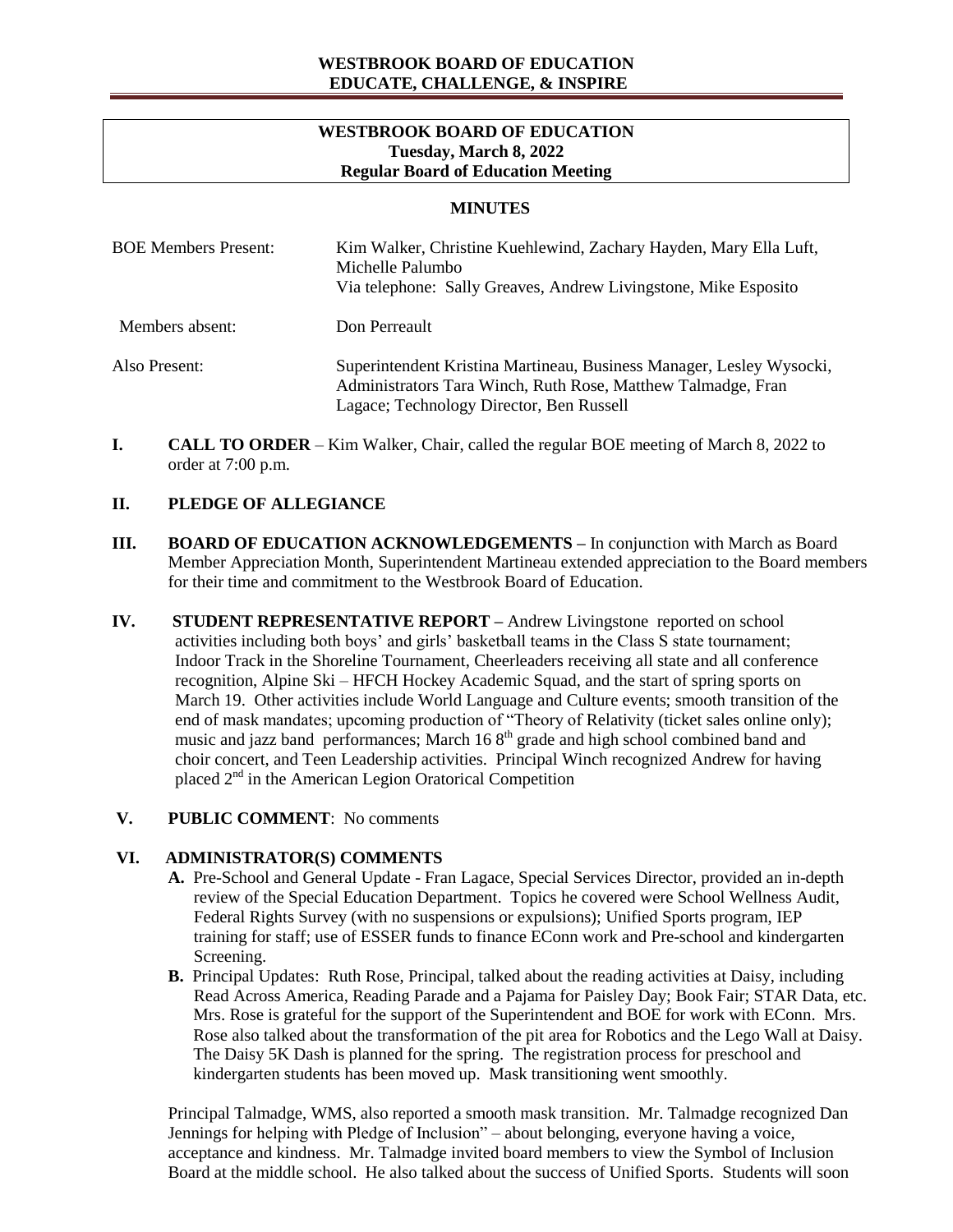be taking STAR tests and SBAC's. Work is still going on with EL families with each family receiving a welcome packet. He mentioned the need for a tutor for EL students. Middle School will be hosting a speaker, Steven Hill, on substance use prevention on May  $18<sup>th</sup>$  for  $7<sup>th</sup>$  and  $8<sup>th</sup>$  graders.

Ms. Winch, WHS Principal, talked about the School Climate Team Leadership students participation at the State Capital in January and discussion on the topic of social and emotional issues. This presentation will be posted on the website. Ms. Winch reported the NEASC 5 year report has been submitted. SAT preparation workshops have been in progress. Superintendent Martineau recognized Ms. Winch and her team for the intervention work with students throughout the pandemic and the fact that all seniors graduated.

## **VII. NEW BUSINESS**

- **A**. Policy- First Reading 1000 Non-Discrimination Community/Board Operation
- **B**. Policy- First Reading of Policy 4000 Non-Discrimination Personnel
- **C**. Policy -First Reading of 5000 Non-Discrimination Students

## **The BOE was asked to review the non-discrimination policies above which will be brought to the April BOE meeting for a vote to adopt.**

- **D.** Recommendation to rescind Policy 0521 Non-Discrimination and replace with Policy 1000, Policy 4000, and Policy 5000 – First Reading. (per WPS Policy 9311**) Policy 0521 will be brought to the April meeting with a recommendation to vote to rescind.**
- **E.** COVID Related Policies: 4118.237, 4218.237, 5141.8 Face mask coverings Recommendation to Rescind (per WPS Policy 9311) - First Reading. **These policies will also be brought to the April BOE meeting with the recommendation to vote to rescind**.
- **F**. Policy 9030 Democratic Principles (Revised) First Reading
- **G**. Policy 9160 Student Representatives on the Board of Education (Revised) First Reading
- **H.** Policy 9321 Time, Place and Notification of Meetings –(Revised) First Reading –

**Policies listed in F.G. and H. above have had slight revisions as suggested by the Policy Subcommittee and will also be brought to the April BOE meeting for a vote to approve the revisions.**

# **VIII. SUPERINTENDENT'S REPORT**

- **A.** Enrollment Superintendent Martineau reported March enrollment totals equal 641students Pre K through 12, which includes 8 out-placed students.
- **B.** Draft Equity and Access Statement Co-Chairs Tara Winch and Nancy Malafronte complimented the work of the committee including S. Cost, M. Cusano, M. Tomek, C. Rickaby, T. Overchuck and L. Fitzgerald and to the staff for their feedback on the process of the Equity and Access Statement.
- **C.** Budget Update: Superintendent updated the Board on the budget process. She and L. Wysocki have met with the Board of Finance to present the Capital Plan and will meet once more on March 30. There is a Town Hearing on the Budget on April 11 and the vote will be in May.
- **D.** Portrait of a Graduate Update: A handout was given to the Board on the current outcome of the survey for Portrait of a Graduate listing the priorities that should be included in the Portrait of a Graduate. Superintendent Martineau said the image piece will come after the language is determined.

# **IX. OLD BUSINESS: None**

# **X. CONSENT AGENDA**

- **A.** Approval of Minutes:
	- 1. Regular Meeting February 08, 2022 MOTION by Z. Hayden and SECOND by M. Luft to approve the minutes of February 8, 2022. Vote unanimous.